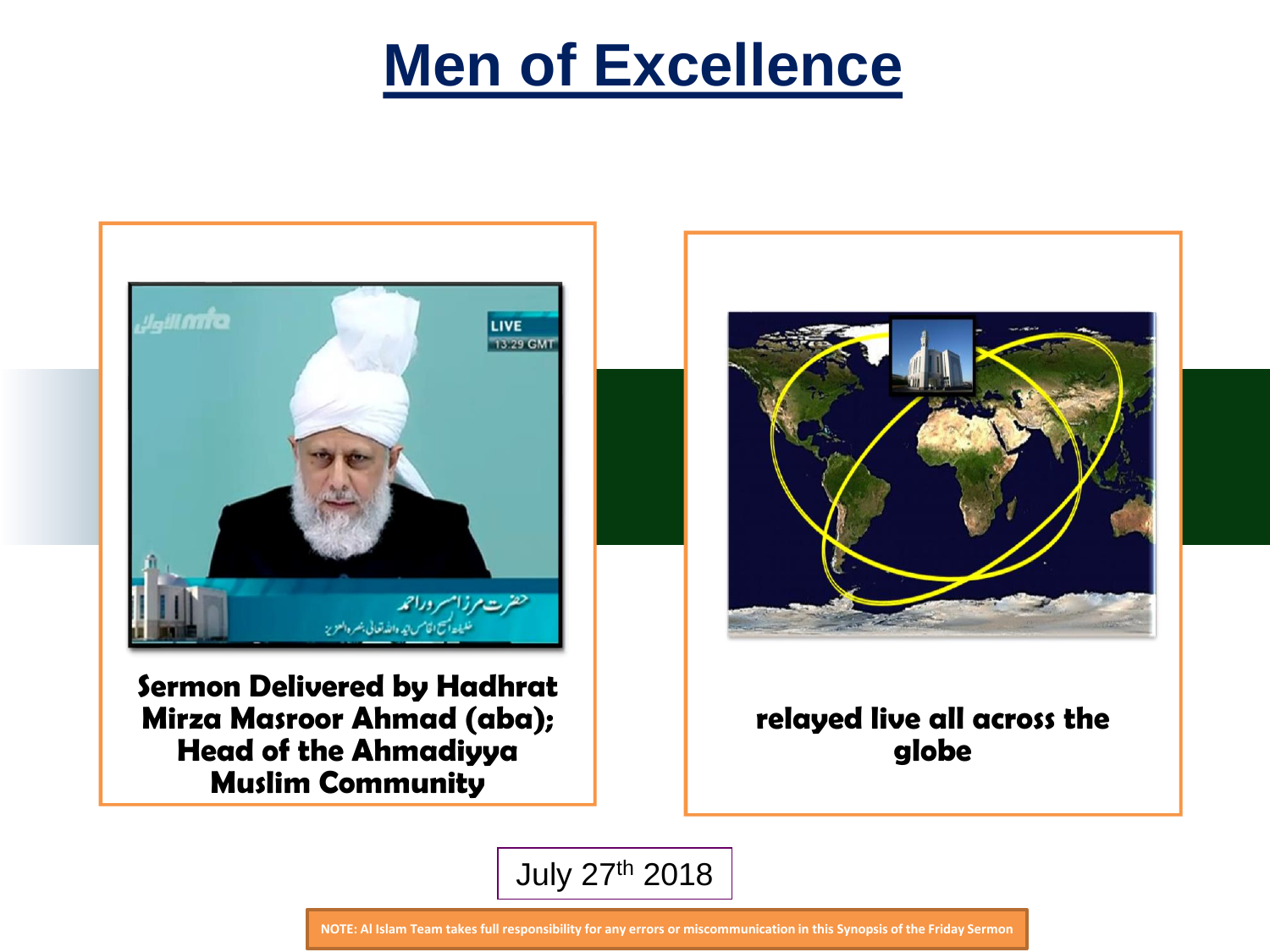# **Summary Men of Excellence**

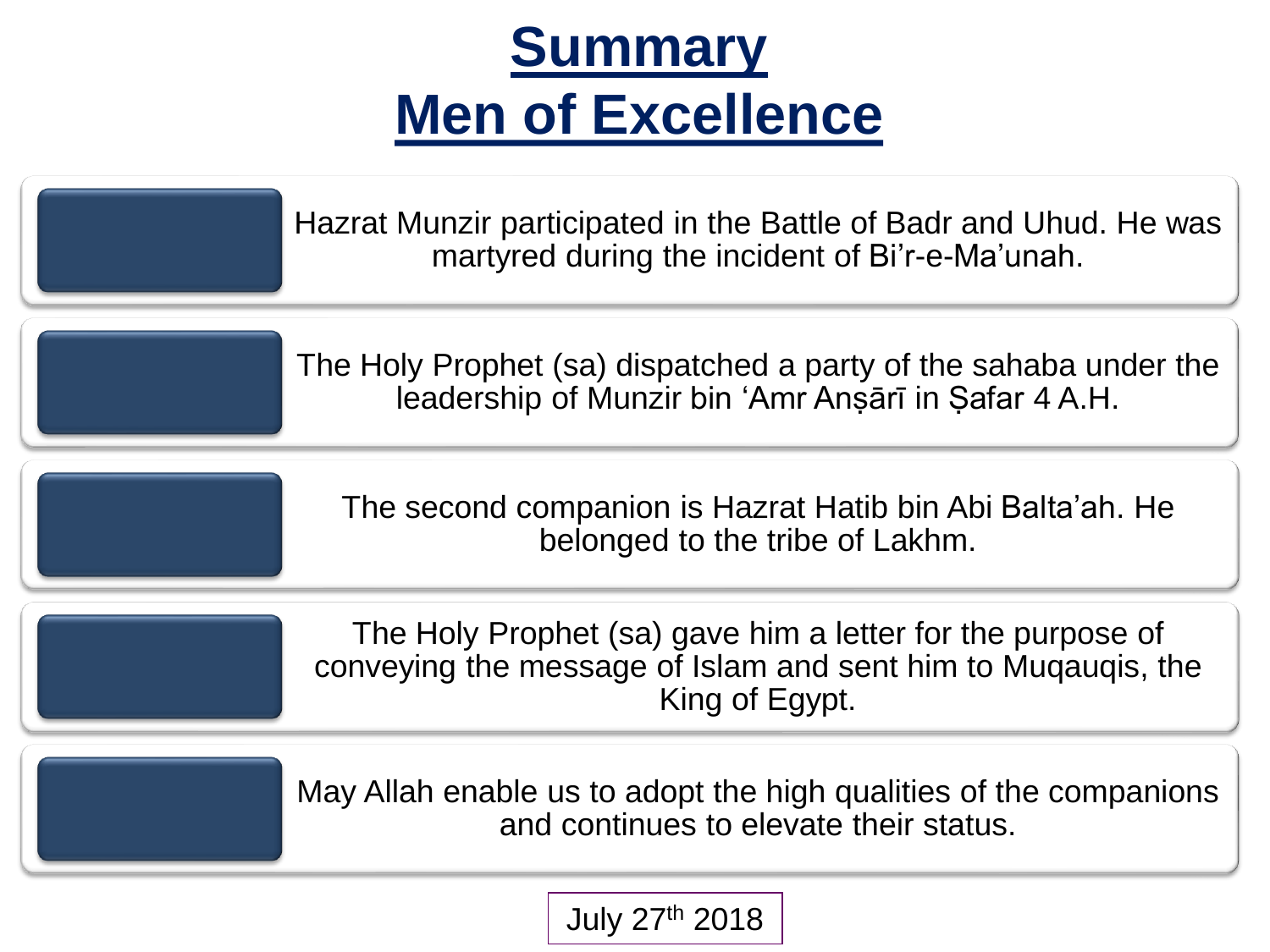#### **Hazrat Khalifatul Masih ( ABA) said:**

**In this series of narrating accounts of the lives of the sahaba [the Companions of the Holy Prophet (sa)], I will speak about two further Companions.**

Hazrat Munzir Bin Muhammad belonged to the Banu Jahjabah tribe. Upon migrating to Medina, the Holy Prophet (sa) established a pact of brotherhood between Hazrat Munzir Bin Muhammad and Hazrat Tufail Bin Harith.

**Hazrat Munzir participated in the Battle of Badr and Uhud. He was martyred during the incident of Bi'r-e-Ma'unah.**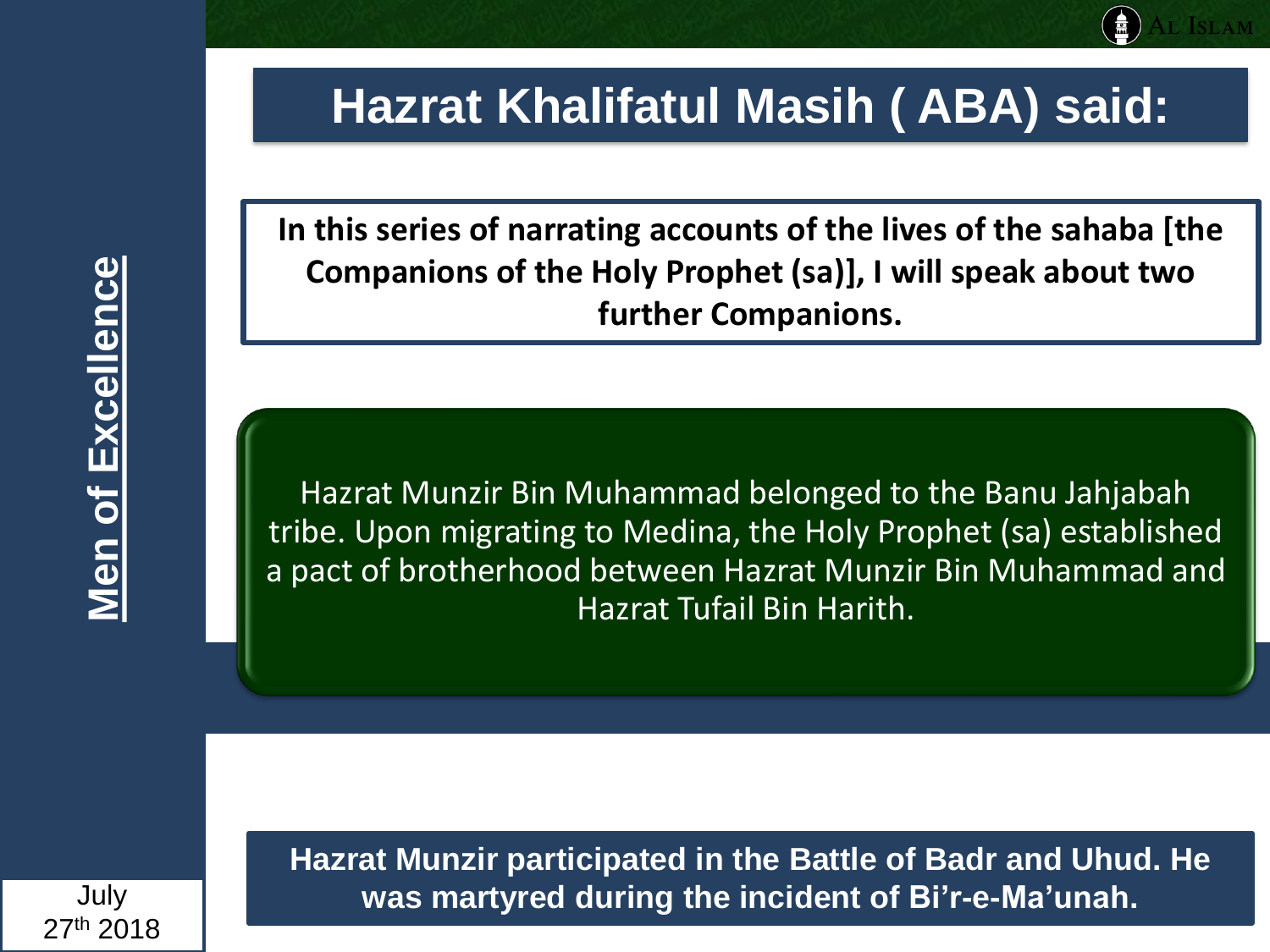## **Hazrat Khalifatul Masih ( ABA) said:**

**A detailed account of the martyrdom of Hazrat Munzir has been covered in Seerat Khataman Nabiyyeen, written by Hazrat Mirza Bashir Ahmad Sahib.**

**The Holy Prophet (sa) dispatched a party of the sahaba under the leadership of Munzir bin 'Amr Anṣārī in Ṣafar 4 A.H. These people were mostly from the Anṣār and totalled seventy in number, and almost all of them were Qāris, i.e., they were wellversed in the Holy Qur'ān. They would collect wood from the jungle by day to make ends meet and would spend a better part of the night in worship.**

When these people reached a place known as Bi'r-e-Ma'ūnah, which was named due to a water well, an individual named Ḥarām bin Milḥān, who was the maternal uncle of Anas bin Mālik, went forward with the message of Islām to Aamir bin Ṭufail, who was chief of the Aamir tribe and paternal nephew of Abu Bara Aamiri. The rest of the Companions remained behind.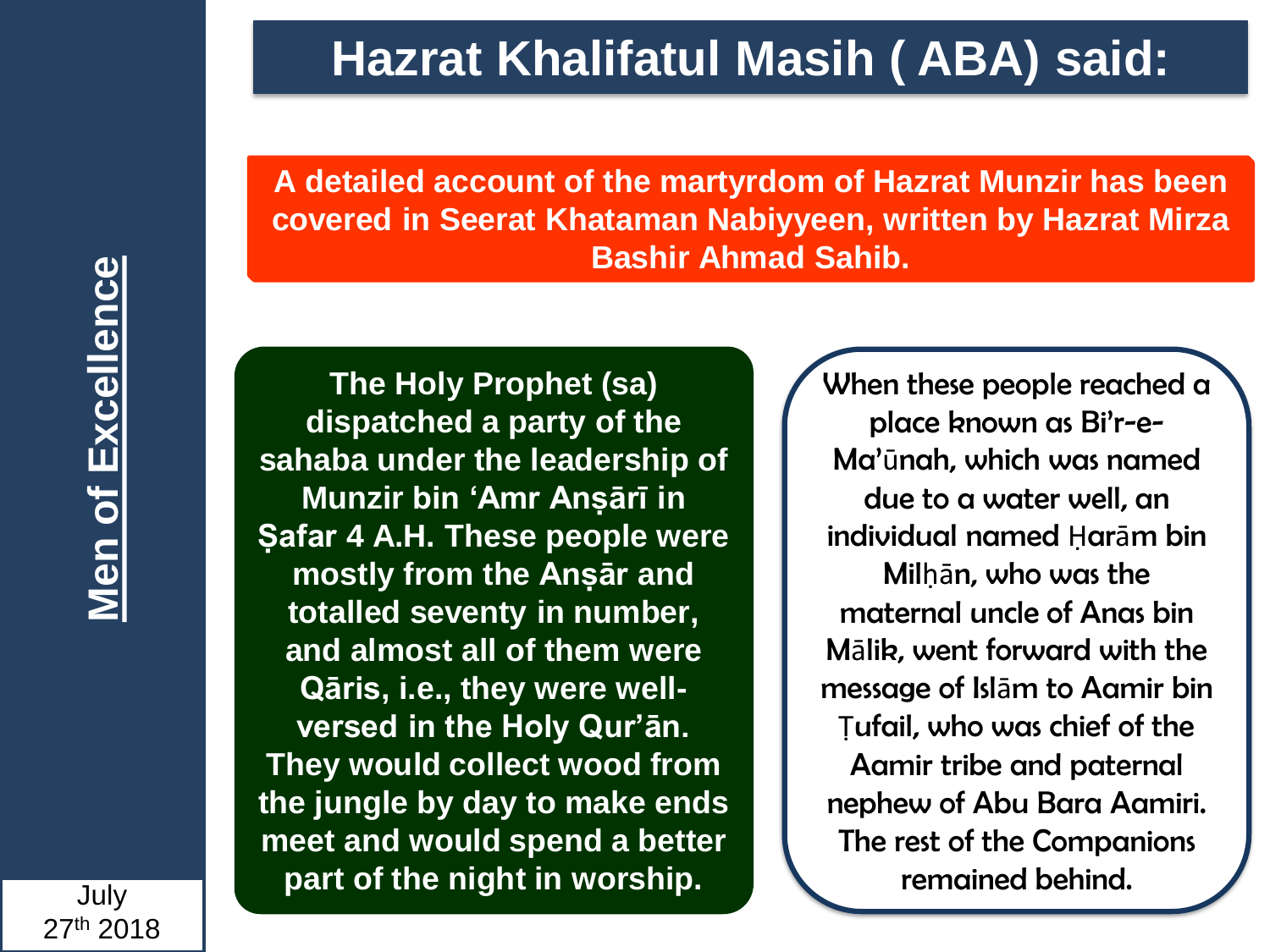### **Hazrat Munzir Bin Muhammad Anasri**

**Men of Excellence Men of Excellence**

When Harām bin Milhān arrived to meet 'Aamir bin Ṭufail and his followers as an emissary of the Holy Prophet (sa), at first, they warmly welcomed him in their hypocrisy;

but after he had been fully seated and made to feel at ease, and began to preach the message of Islām,

a few evil ones from among them made a signal to someone, who struck this innocent emissary with a spear from behind and killed him instantly.

**'Then, 'Aamir collected the Banū Ri'l, Dhakwān and 'Uṣayyah, etc. from the tribe of Sulaim (i.e., the same tribes who requested the Holy Prophet (sa) to be send them religious teachers). They attacked this small and helpless community of Muslims and martyred them all except one, who was left for dead, but later recovered.**

**At the time, the following words were on the tongue of Ḥarām bin Milḥān: "Allahu akbar! Fuztu wa rabbil ka'bah" i.e., 'Allāh is the Greatest. By the Lord of the Ka'bah, I have attained my objective.'**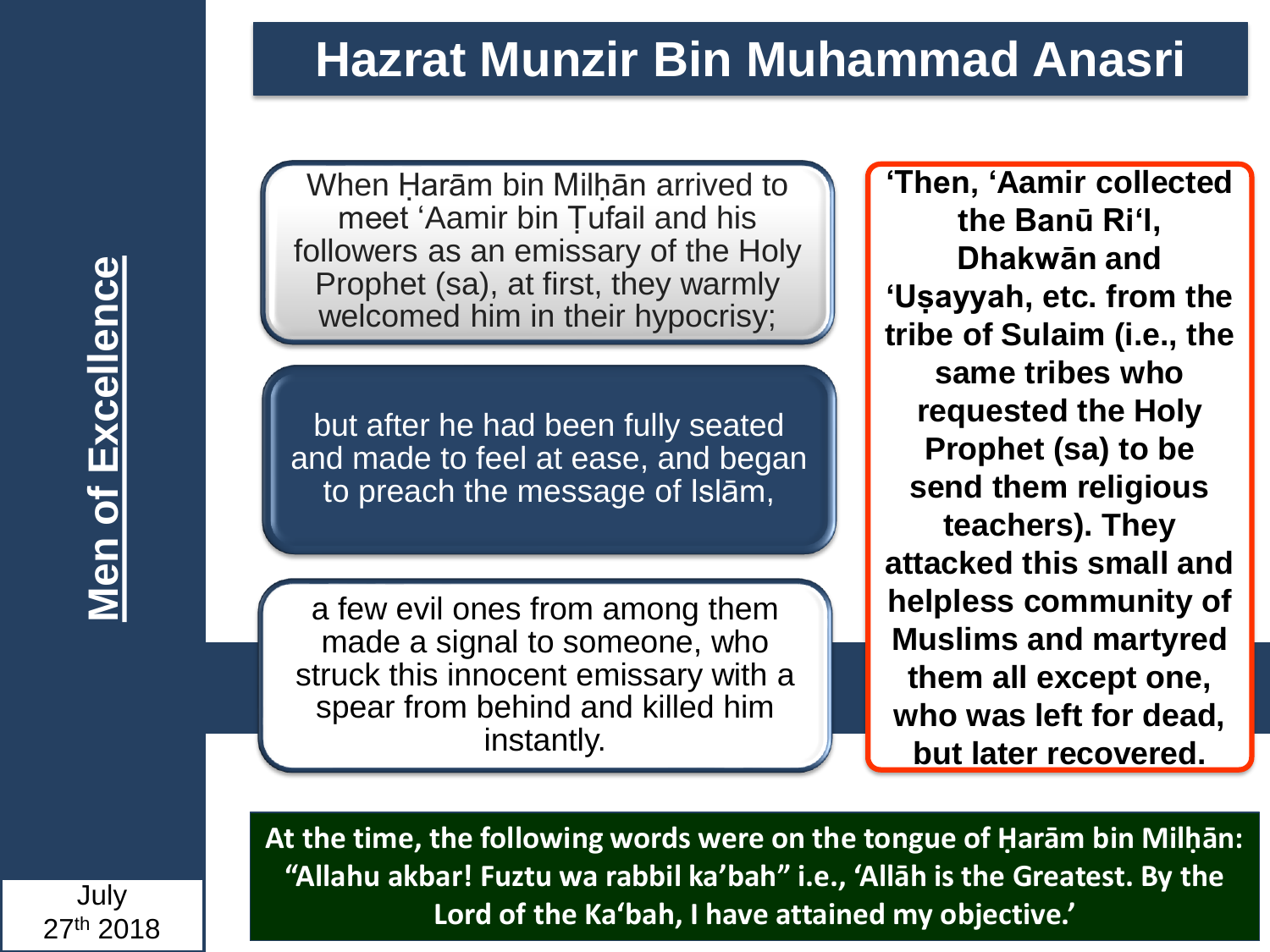# **Hazrat Munzir Bin Muhammad Anasri**

At the time, Munzir bin Muhammad and 'Amr bin Umayyah Ḍamrī were separated from the party, grazing their camels. When they looked towards their camp, lo and behold, they sighted flocks of birds flying about overhead.

They understood these desert signs... (when birds gather in such a manner, it means that there is some provision of food for them underneath). They immediately deduced that a battle had taken place.

When they returned, when they witnessed this carnage, they consulted one another as to what they should do. One suggested that they should escape immediately and reach Medina in order to inform the Holy Prophet (sa).

**The other one, however, did not accept this proposal and said, 'I shall not flee from where our Amīr, Munzir bin 'Amr has been martyred.'**

Hence, he proceeded forward and was martyred in battle." This martyrdom took place on the 4 A.H.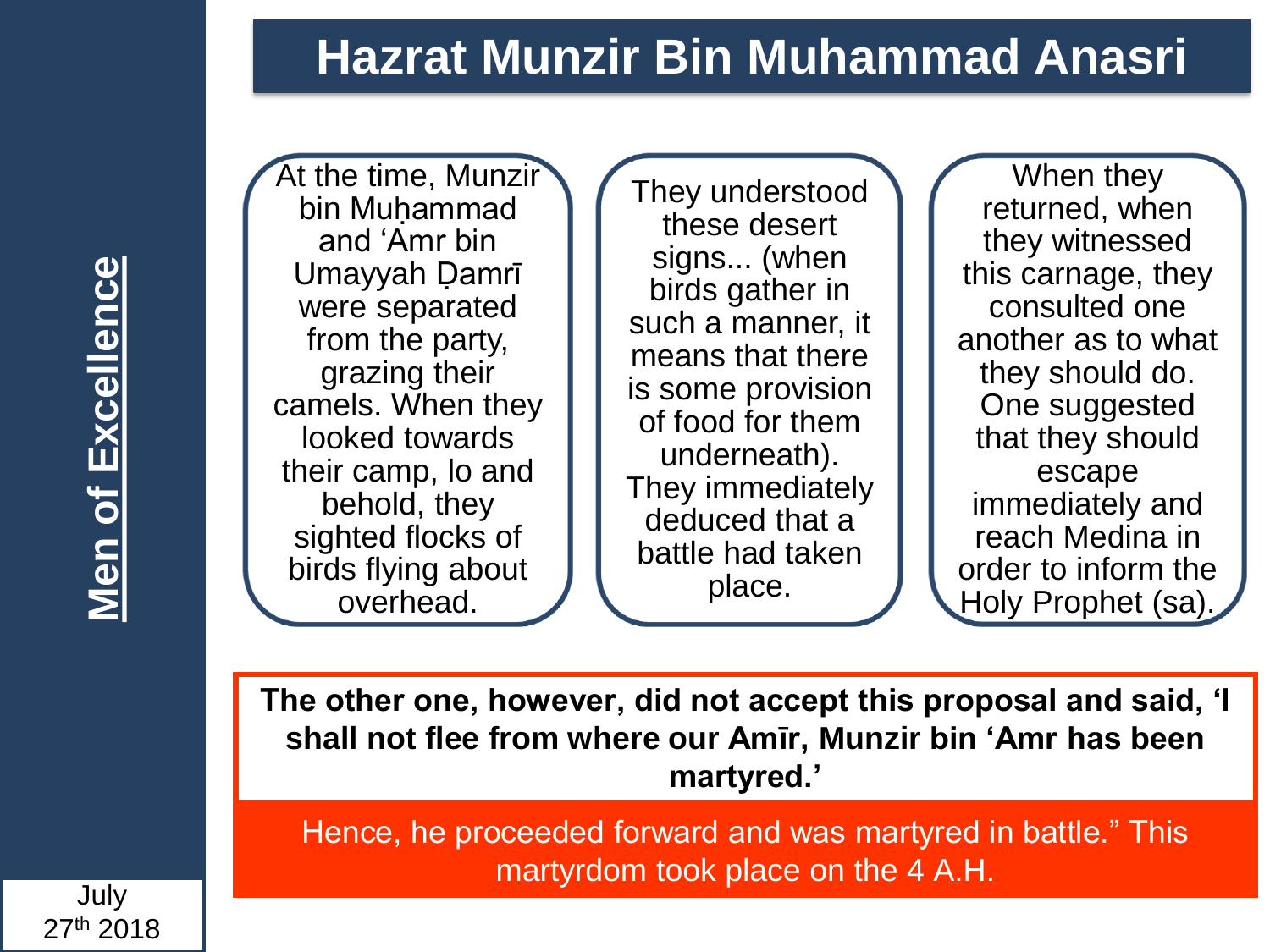**The second companion is Hazrat Hatib bin Abi Balta'ah. He belonged to the tribe of Lakhm.**

**His title was Abu 'Abdullah and it is also mentioned as Abu Muhammad. Hazrat Hatib bin Abi Balta'ah was originally from Yemen.** 

**'Asim bin 'Umar narrates that when Hatib bin Abi Balta'ah and his servant, Sa'd, migrated from Mecca to Medina, both of them stayed with Hazrat Munzir bin Muhammad bin 'Uqba. The Holy Prophet (sa) formed a bond of brotherhood between Hazrat Hatib bin Abi Balta'ah and Hazrat Rukhaila bin Khalid.** 

**In one narration it is mentioned that the Holy Prophet (sa) formed a bond of brotherhood between Hazrat Uwaim bin Sa'idah and Hazrat Hatib bin Abi Balta'ah.** 

**Hazrat Hatib bin Abi Balta'ah participated in all battles alongside the Holy Prophet (sa), including the Battles of Badr, Uhud and Khandaq**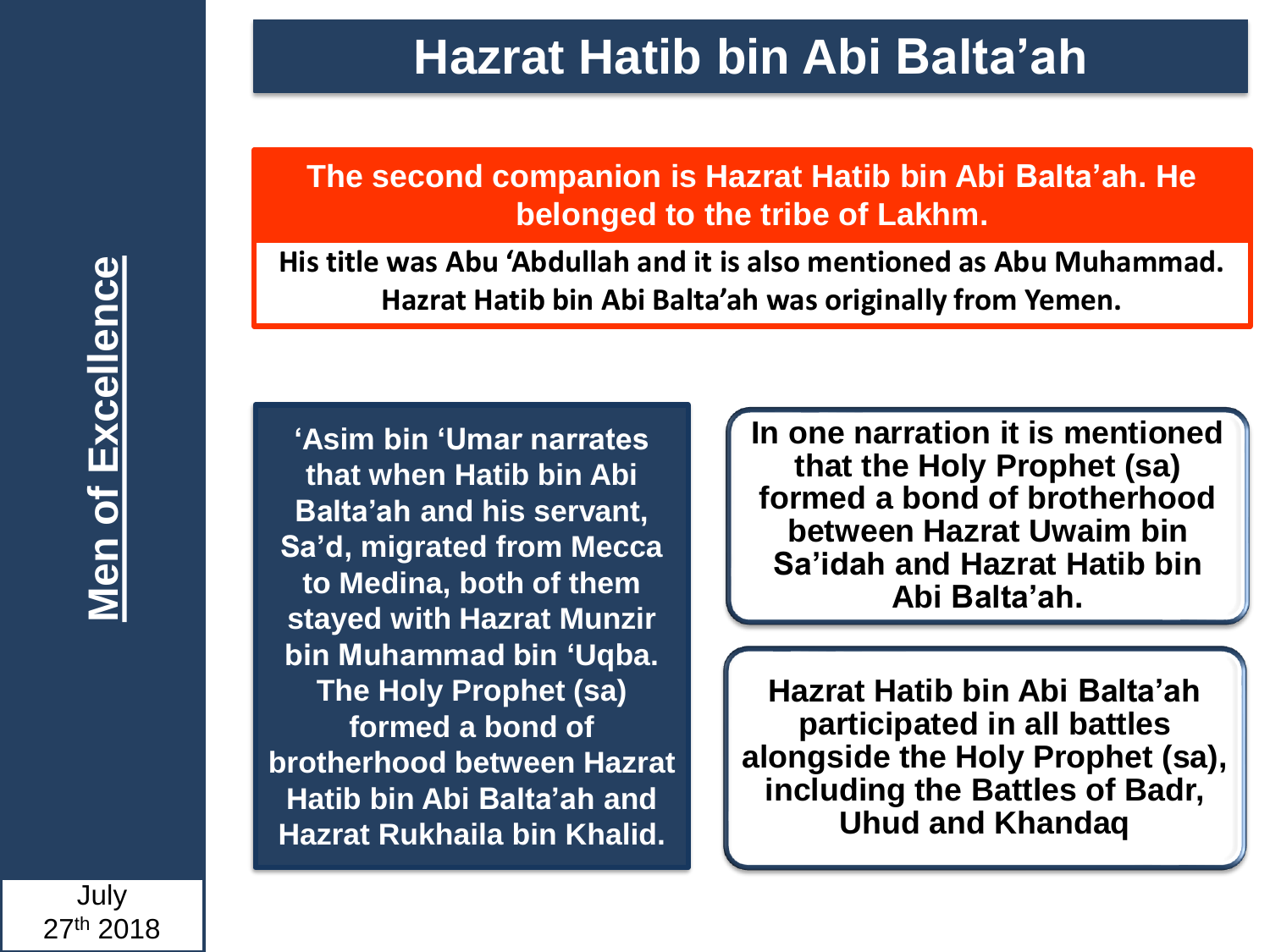**The Holy Prophet (sa) gave him a letter for the purpose of conveying the message of Islam and sent him to Muqauqis, the King of Egypt.**

Some say that Hazrat Hatib bin Abi Balta'ah was the slave of 'Ubaidullah bin Hameed and that he gained his freedom from his master by way of a written agreement and he paid the sum of this agreement on the day of the conquest of Mecca.

Hazrat Umm-e-Salama narrates that the marriage proposal she received from the Holy Prophet (sa), following the demise of her husband, was sent through Hatib bin Abi Balta'ah.

**Hazrat Hatib was among the archers of the Holy Prophet (sa). It is also mentioned that during the era of ignorance, Hazrat Hatib bin Abi Balta'ah was among the elite horsemen and poets of the Quraish.**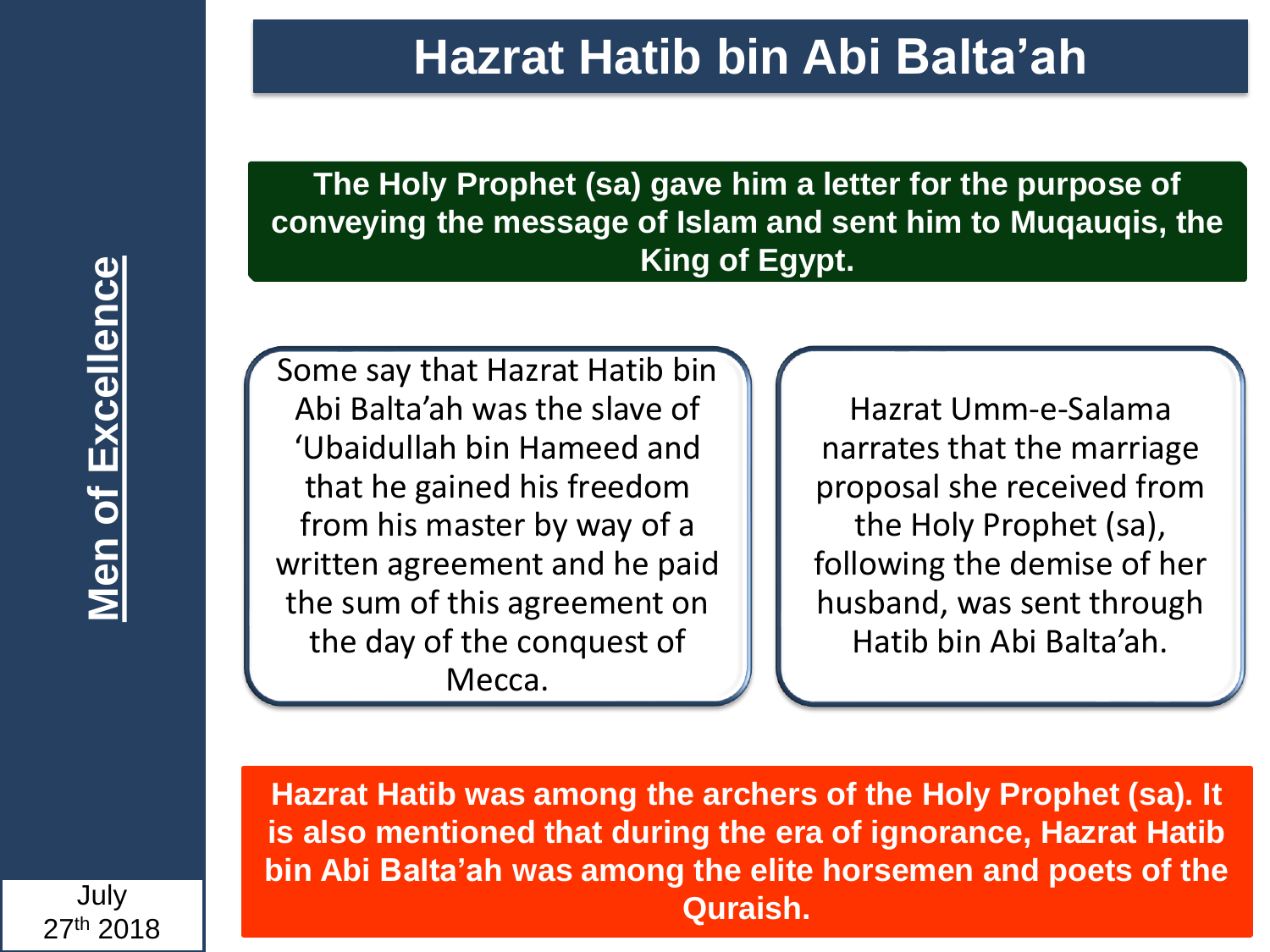In one narration it is mentioned that Hazrat Anas bin Malik heard Hatib bin Abi Balta'ah say, "On the day of Uhud, the Holy Prophet (sa) turned towards me and was in considerable pain.

This was after the battle had ended when the conditions improved to some extent. Hazrat 'Ali was holding a bowl of water in his hand and the Holy Prophet (sa) was washing his face with it.

Hatib asked the Holy Prophet (sa) that who did this to you? The Holy Prophet (sa) said that 'Utbah bin Abi Waqqas struck my face with a stone.

**Hazrat Hatib narrates, "I had heard a voice shout that Muhammad had been killed.** 

**Hearing this, I have come here in a state as if my soul has left my body, rendering it lifeless.**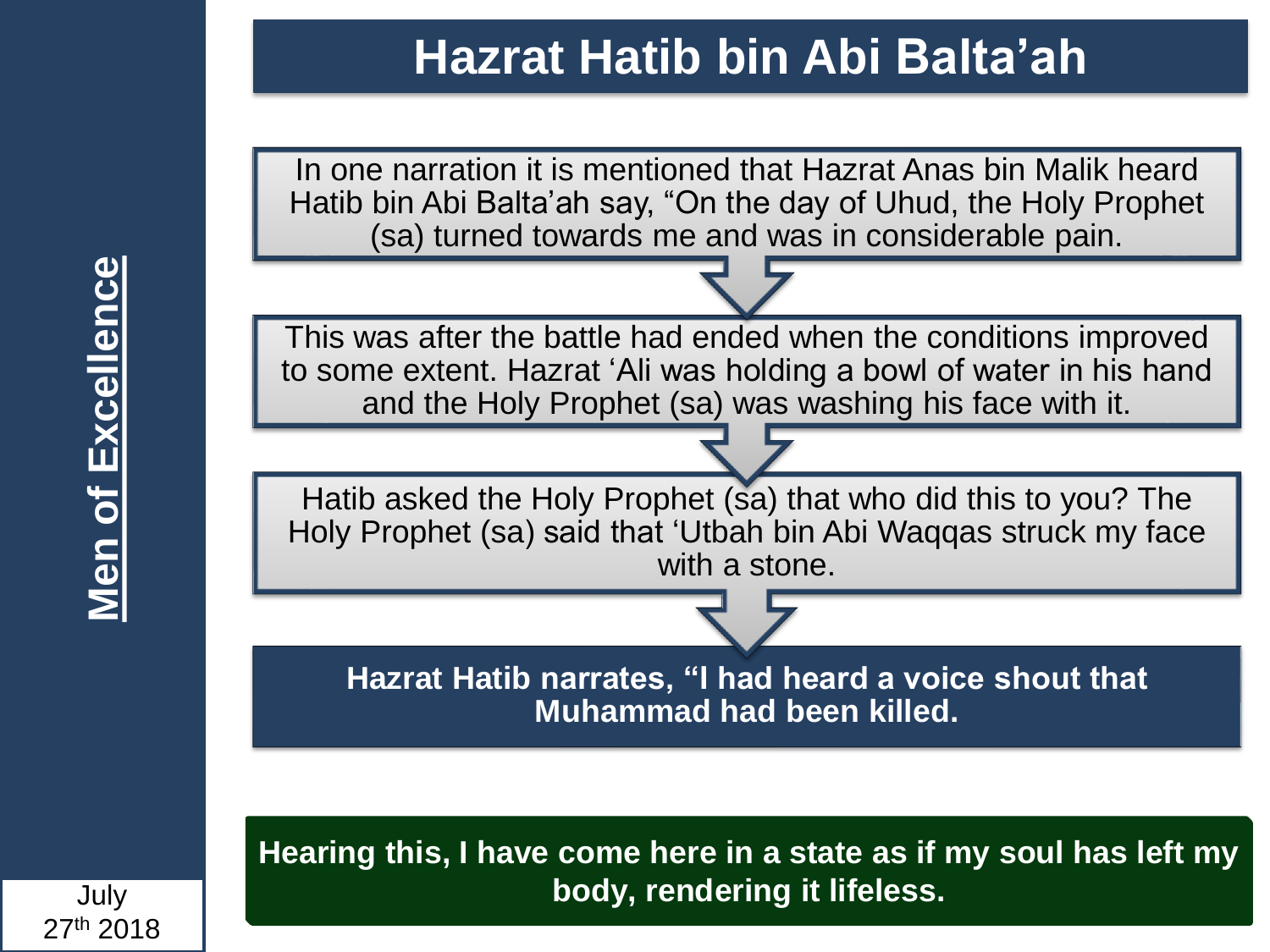

Hazrat Hatib struck him with his sword and severed his head. He then took his decapitated head, his belongings and his horse and brought them to the Holy Prophet (sa).

Hazrat Hatib then asked the Holy Prophet (sa), 'where is 'Utbah? The Holy Prophet (sa) pointed towards one direction and said that he is there.

Hazrat Hatib went in that direction. He was hiding, but Hatib was able to capture him.

The Holy Prophet (sa) gave all of these items to Hazrat Hatib and prayed for him.

**The Holy Prophet (sa) said, 'May Allah be pleased with you. May Allah be pleased with you.' He repeated this twice.**